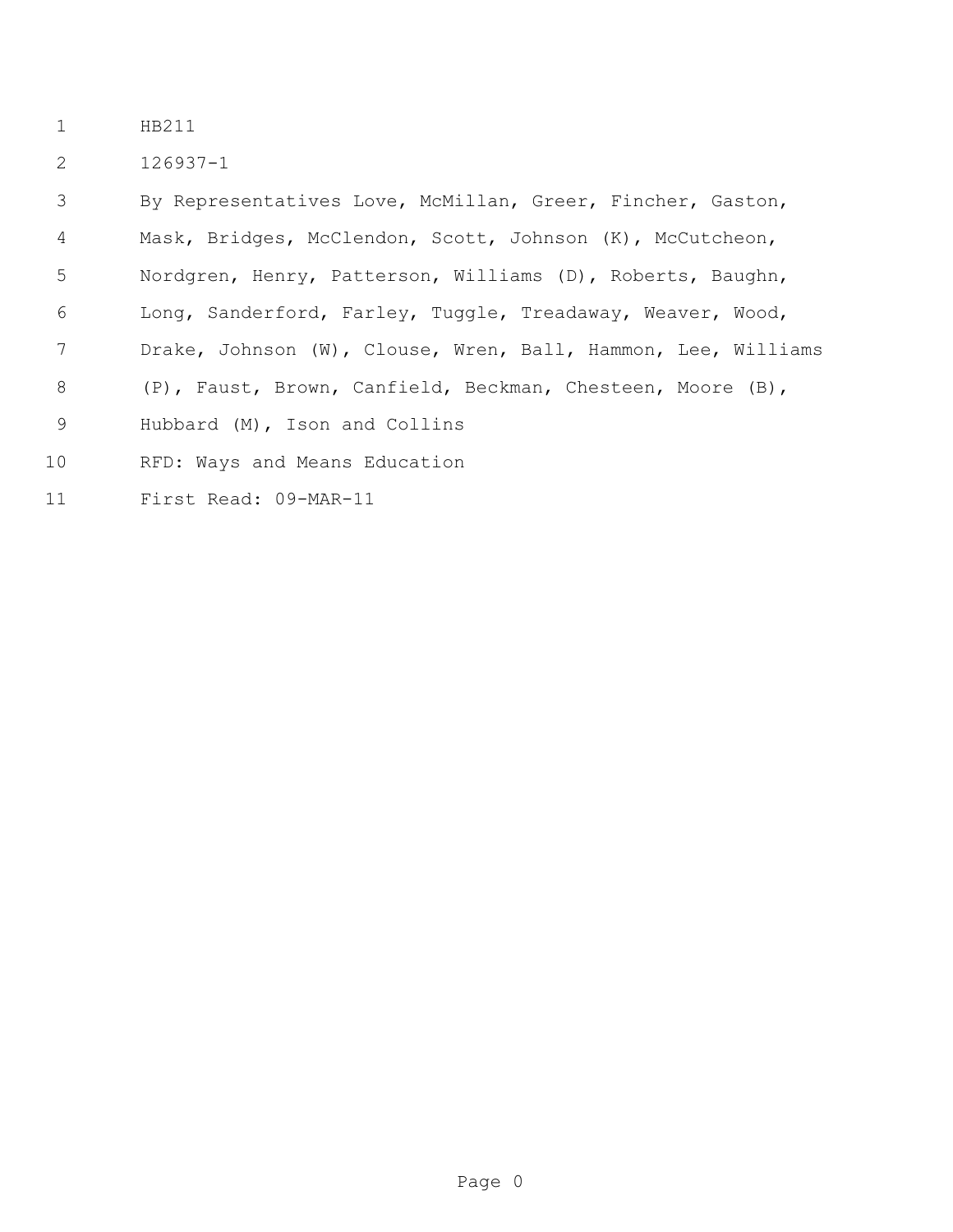126937-1:n:03/09/2011:KMS/tan LRS2011-1258

 SYNOPSIS: Under existing law, neither the State of Alabama nor a local board of education is required to provide teachers and educational support personnel with education employee professional liability insurance to protect against potential financial ruin or loss of reputation in the event 14 the teacher or other education employee, or student teacher is sued individually or as a party in a legal action.

 This bill would require the State Department of Education and the Department of Finance to implement a program to purchase or provide a policy of education employee professional liability insurance to insure certificated personnel and support personnel employed by a local board of education and student teachers and would authorize the State Department of Education and the Department of Finance to adopt rules for the implementation of such program.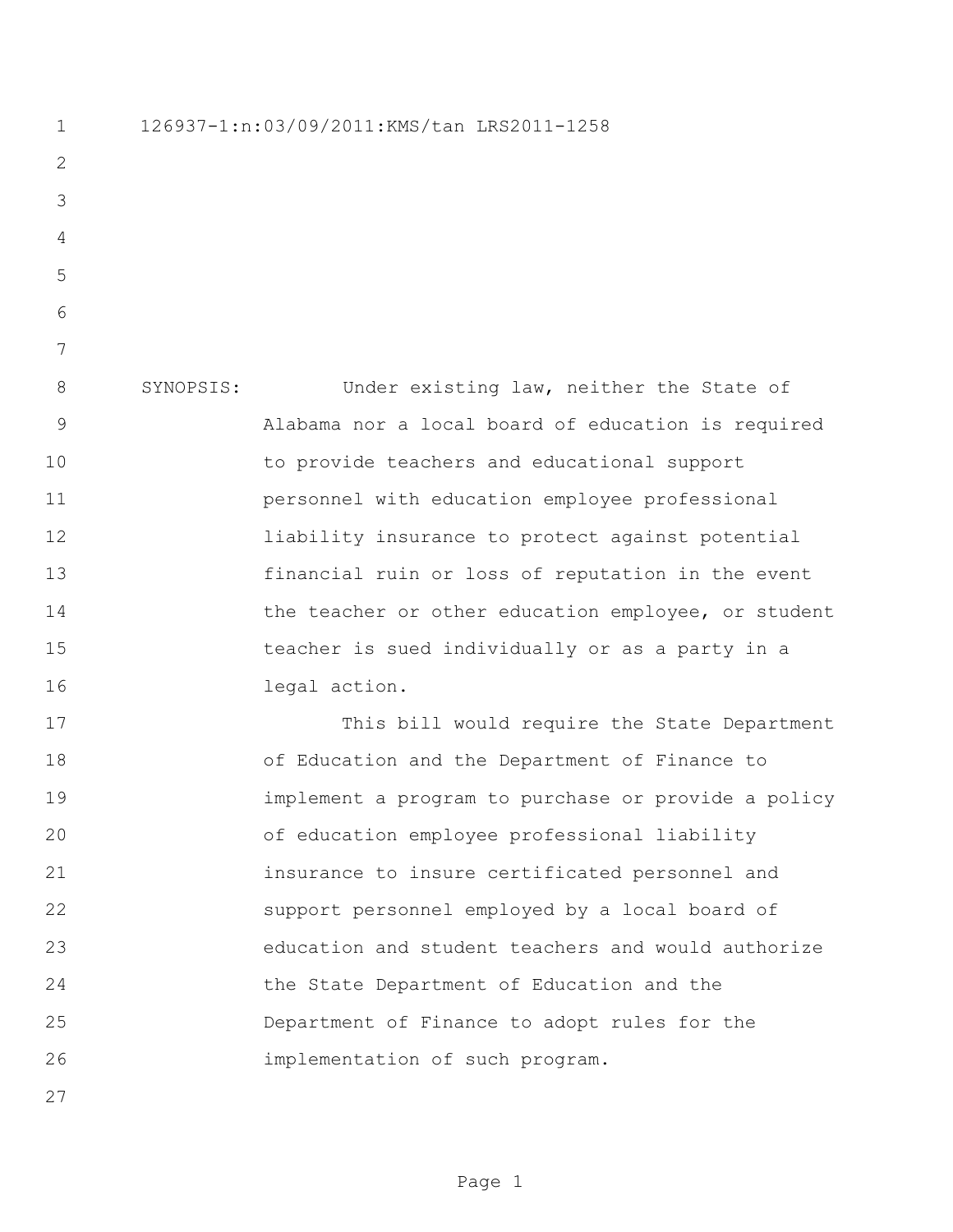| $\mathbf 1$   | A BILL                                                         |
|---------------|----------------------------------------------------------------|
| 2             | TO BE ENTITLED                                                 |
| 3             | AN ACT                                                         |
| 4             |                                                                |
| 5             | Relating to public education; to establish the                 |
| 6             | Teacher and Education Employee Protection Act; to require the  |
| 7             | State Department of Education and the Department of Finance to |
| 8             | implement a program to purchase or provide a policy of         |
| $\mathcal{G}$ | education employee professional liability insurance to insure  |
| 10            | certificated personnel and support personnel employed by a     |
| 11            | local board of education and student teachers; and to          |
| 12            | authorize the State Department of Education and the Department |
| 13            | of Finance to adopt rules for the implementation of the        |
| 14            | program.                                                       |
| 15            | BE IT ENACTED BY THE LEGISLATURE OF ALABAMA:                   |
| 16            | Section 1. It is the intent of the Legislature to              |
| 17            | protect teachers, educational support personnel, and student   |
| 18            | teachers in the public schools of this state from liability    |
| 19            | for monetary damages and the cost of defense of any action     |
| 20            | resulting from a claim made against the teacher, support       |
| 21            | employee, or student teacher arising out of occurrences in the |
| 22            | course of activities in his or her professional capacity.      |
| 23            | Section 2. This act shall be known and may be cited            |
| 24            | as the Teacher and Education Employee Protection Act.          |
| 25            | Section 3. For the purposes of this act, the                   |
| 26            | following terms shall have the following meanings:             |

Page 2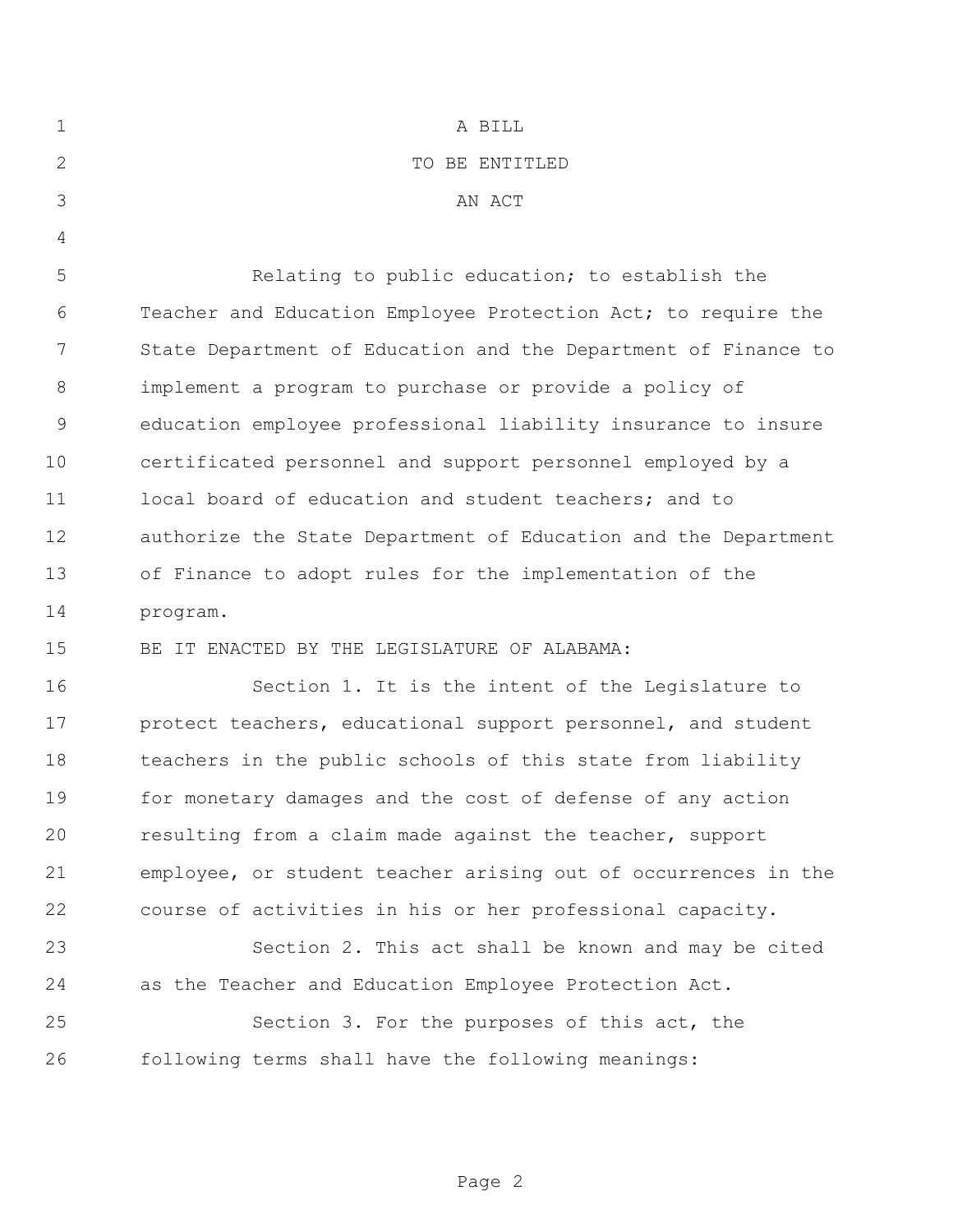(1) CERTIFICATED PERSONNEL. Full-time teachers, principals, and other education employees employed by a local board of education and required to hold a certificate issued by the State Superintendent of Education.

 (2) LOCAL BOARD OF EDUCATION. A city or county board of education, the Board of Trustees of the Alabama Institute for Deaf and Blind, the Alabama Youth Services Board in its capacity as the Board of Education for the Youth Services School District, the Board of Directors of the Alabama School of Fine Arts, and the Board of Directors of the Alabama School of Mathematics and Science.

 (3) STUDENT TEACHER. A college or university student 13 in an education degree program who, as part of the degree program, is assigned to teach in a local public school classroom, is providing instruction to students, and is being mentored by a teacher.

 (4) SUPPORT PERSONNEL or SUPPORT EMPLOYEE. Full-time maids, custodians, adult bus drivers, lunchroom or cafeteria workers, secretaries, clerks, clerical assistants, maintenance workers, or other non-certificated employees.

 Section 4. The State Department of Education and the Department of Finance may purchase or provide a policy or policies of education employee professional liability insurance, subject to appropriations by the Legislature, insuring certificated personnel and support personnel who are employed by a local board of education and student teachers. Such policy or policies shall protect against damages arising

Page 3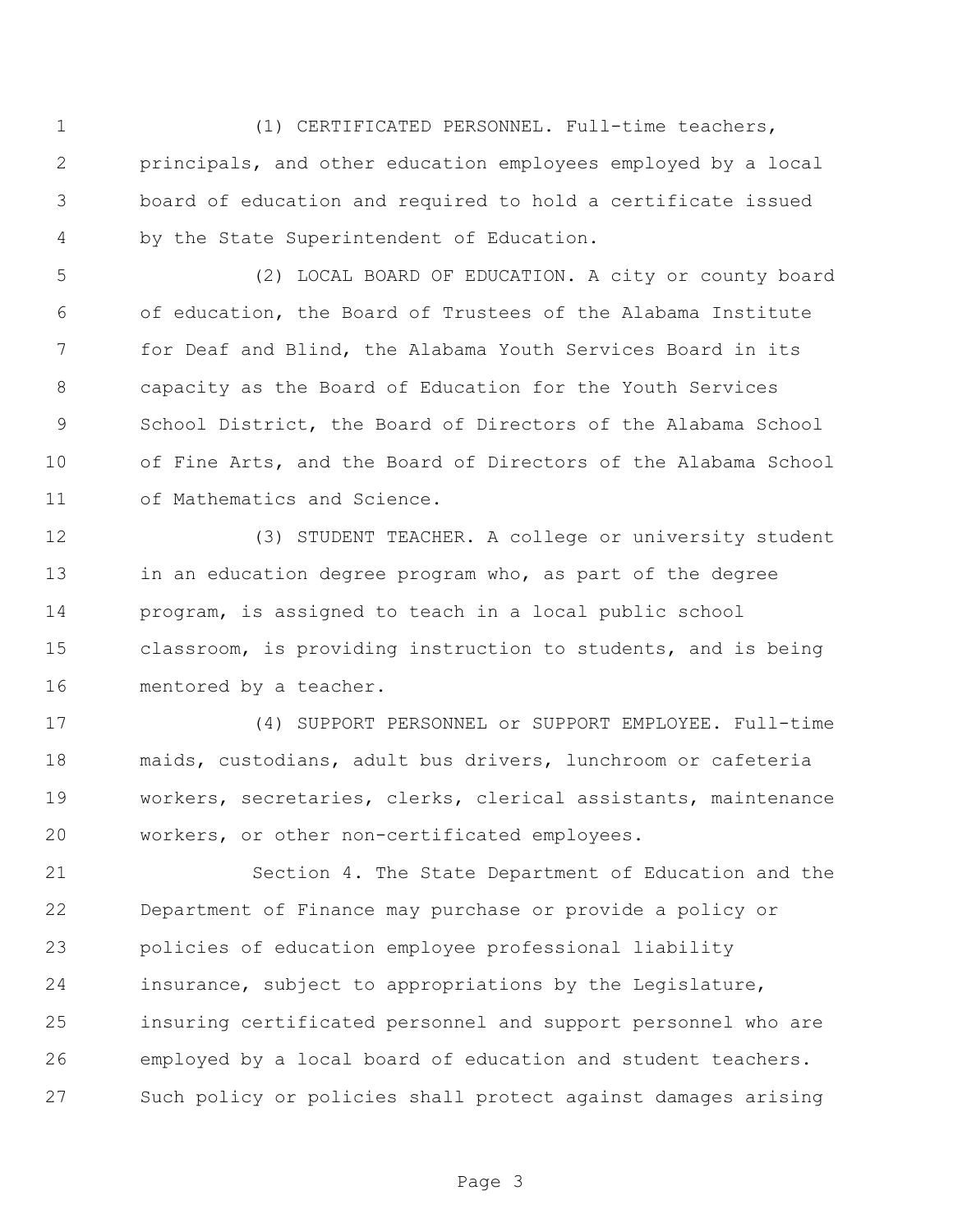out of the performance of their duties or in any way connected therewith. The amount of the insurance and the appropriate coverage shall be in the discretion of the Department of Finance. Specific appropriations by the Legislature to fund the program shall be included in the annual Education Trust Fund Appropriations Act. An insurance carrier providing any portion of the education employee professional liability coverage under the program shall be selected by a competitive process. Any amount of the appropriation for purchase of liability insurance remaining after liability insurance is provided shall revert to the Education Trust Fund.

 Section 5. Insurance coverage provided by this act shall automatically cover all full-time certificated personnel and support personnel who are employed by a local board of education, and student teachers who are assigned to a classroom under the purview of a local board of education, and shall be at no cost to the certificated personnel, support personnel, or student teachers. Education employee professional liability coverage may be extended at cost to all part-time certificated personnel and part-time support personnel who choose to participate in the program.

 Section 6. The program of insurance established by this act shall be jointly administered by the State Department of Education and the Department of Finance and those departments may jointly promulgate any necessary rules to implement the program.